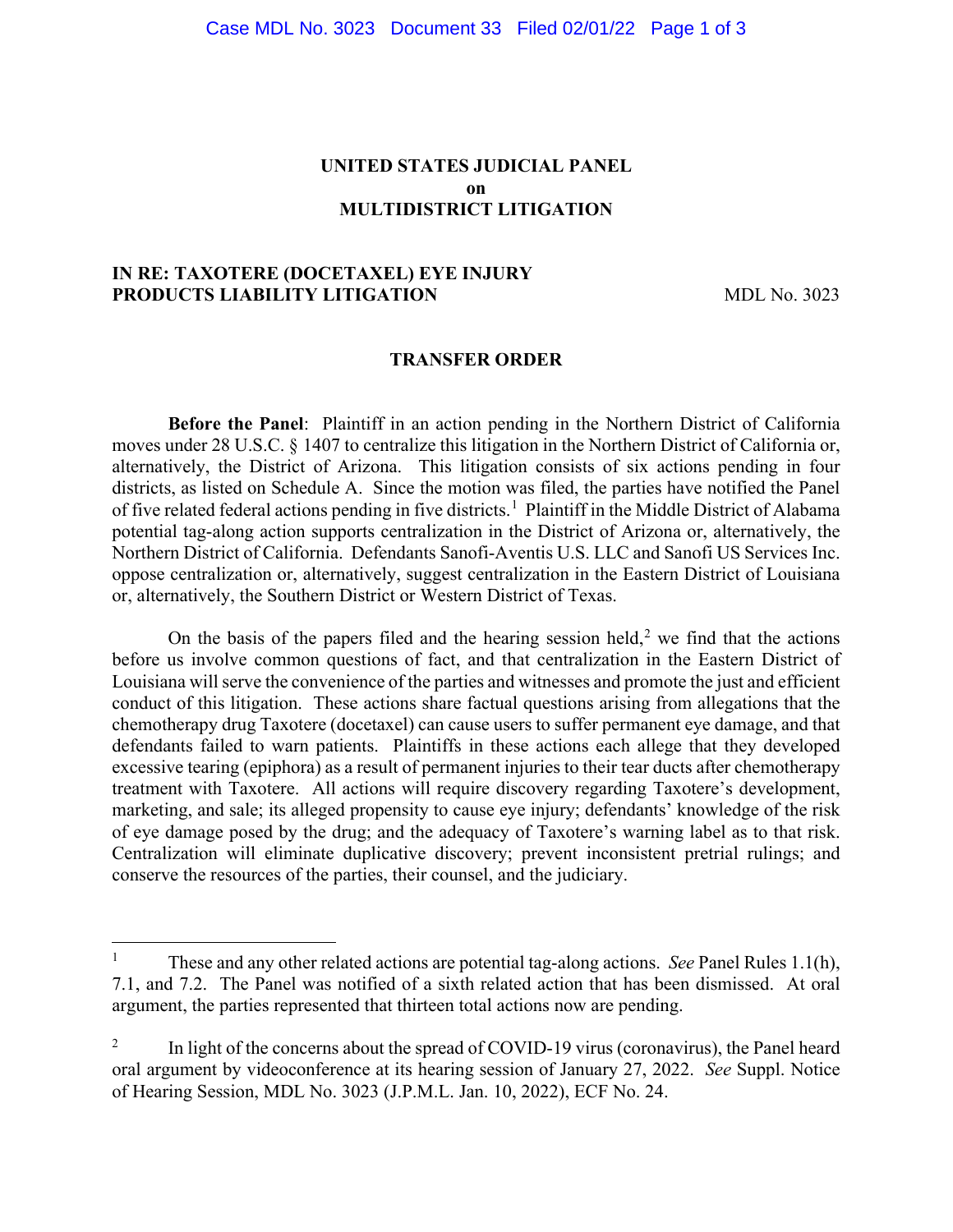$-2 -$ 

Defendants argue that centralization is premature at this time because there are only thirteen cases currently pending. But they concede that the actions involve common factual issues and that centralization at this time would create efficiencies and be beneficial to all parties. While "we are disinclined to take into account the mere possibility of future filings in our centralization calculus,"[3](#page-1-0) movant's counsel stated at oral argument that he represents over 100 potential claimants, and that additional case filings are imminent as soon as counsel procures plaintiffs' medical records. These specific representations persuade us that the litigation soon will grow to the point where informal coordination will be infeasible.

The Eastern District of Louisiana is an appropriate transferee district for this litigation. MDL No. 2740 – *In re Taxotere (Docetaxel) Products Liability Litigation*—involving the same drug and the Sanofi defendants—is pending in that district before Judge Jane Triche Milazzo. Although the injury alleged here is different than the permanent hair loss injury alleged in MDL No. 2740, there may be some overlap between these litigations in pretrial proceedings. Further, this litigation involves some of the same parties and counsel as MDL No. 2740. Judge Milazzo, therefore, is in a unique position to guide this litigation to an efficient resolution.

IT IS THEREFORE ORDERED that the actions listed on Schedule A and pending outside the Eastern District of Louisiana are transferred to the Eastern District of Louisiana and, with the consent of that court, assigned to the Honorable Jane Triche Milazzo for coordinated or consolidated pretrial proceedings.

PANEL ON MULTIDISTRICT LITIGATION

aren L. Caldwell Karen K. Caldwell

Chair

Nathaniel M. Gorton Matthew F. Kennelly David C. Norton Dale A. Kimball Roger T. Benitez Madeline Cox Arleo

Í

<span id="page-1-0"></span><sup>3</sup> *In re Lipitor (Atorvastatin Calcium) Mktg., Sales Practices & Prods. Liab. Litig.*, 959 F. Supp. 2d 1375, 1376 (J.P.M.L. 2013).